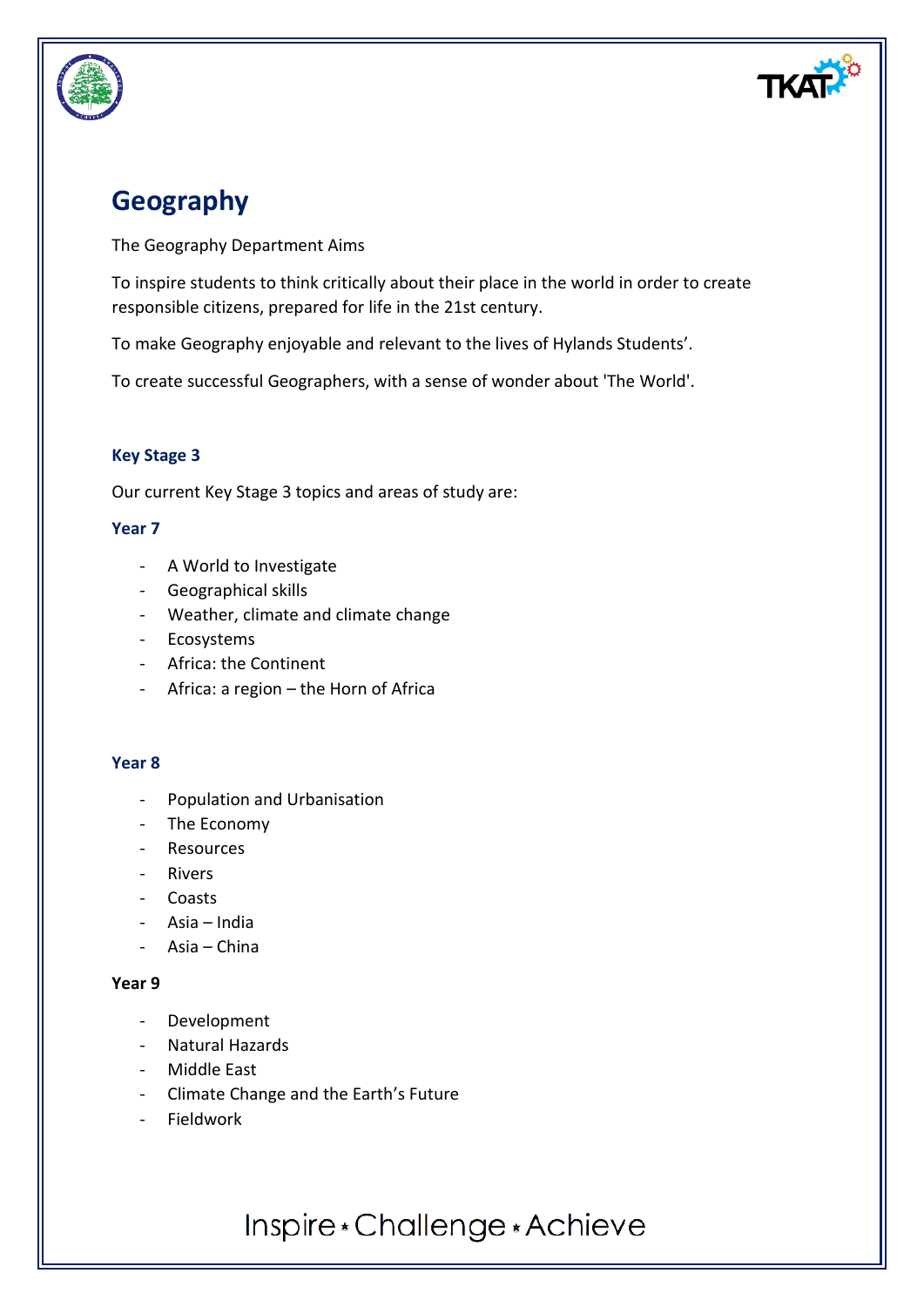



#### **Key Stage 3 Text Books used:**

GEOG:1 - ISBN 987-0-19-913493-9

GEOG:2 - ISBN 978-0-19-913494-6

GEOG:3 - ISBN 978-0-19-913495-3

#### **Fieldwork**

We are expanding our fieldwork within the School area and this links in with projects and investigations that we study in Years 7 and 8.

#### **Key Stage 4**

Our current Key Stage 4 course is Edexcel Geography 'A' and we plan to study:

#### **Physical Geography:**

- Physical Landscapes in the UK
- Weather Systems
- Ecosystems

#### **Human Geography:**

- Changing Cities
- Global Development
- Resource Management

#### **Fieldwork**

We will be running 2 different days of Fieldwork in and around our local area of Chelmsford and Essex.

We are also hoping to run Trips to other places such as Essex and further afield.

Inspire \* Challenge \* Achieve